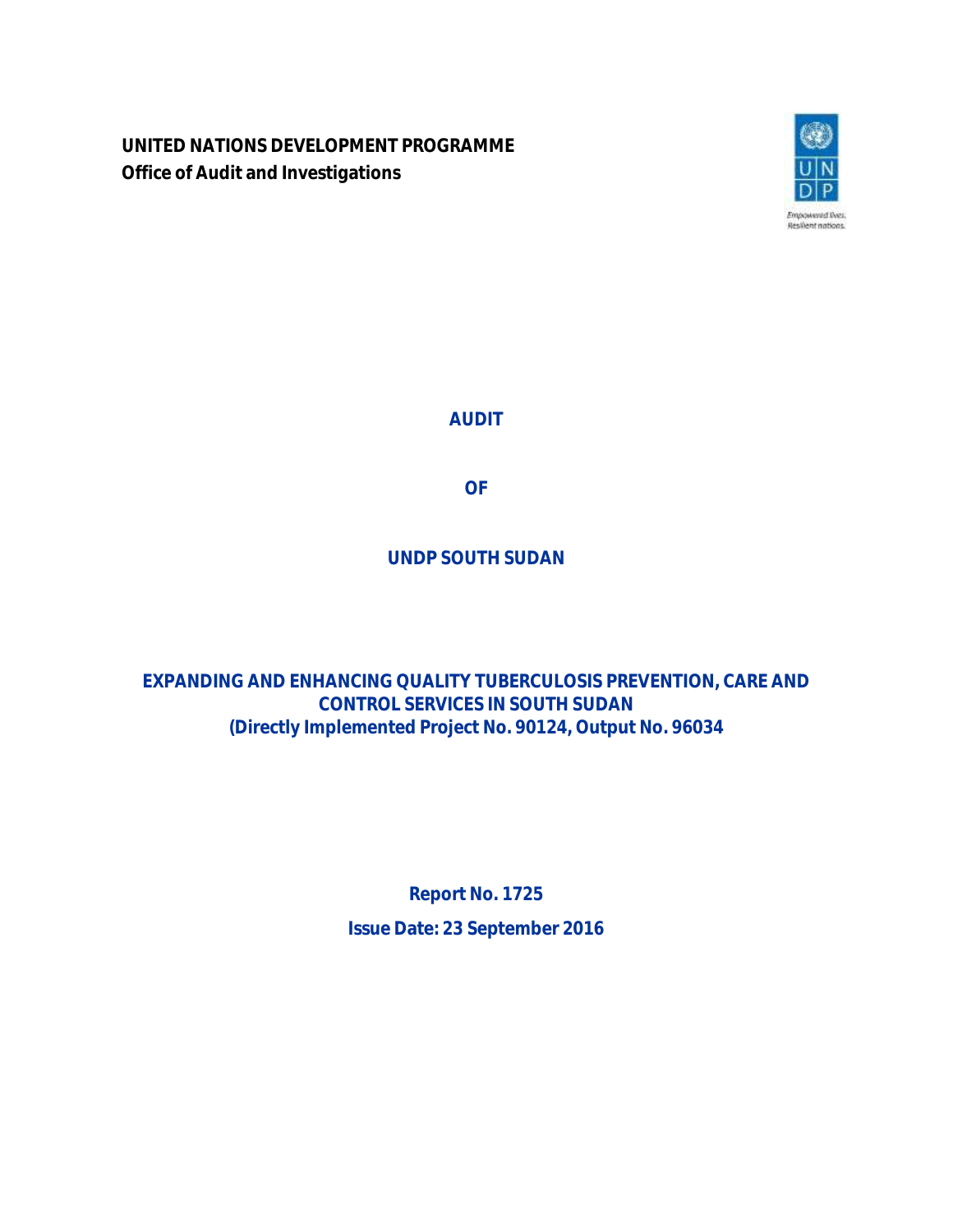

#### **Report on the Audit of UNDP South Sudan Expanding and Enhancing Quality Tuberculosis Prevention, Care and Control Services in South Sudan (Project No. 90124, Output No. 96034) Executive Summary**

The UNDP Office of Audit and Investigations (OAI), through Moore Stephens LLP (the audit firm), from 6 to 24 June 2016, conducted an audit of Expanding and Enhancing Quality Tuberculosis Prevention, Care and Control Services in South Sudan" (Project No. 90124, Output No. 96034) (the Project), which is directly implemented and managed by the UNDP Country Office in South Sudan (the Office) as the Principal Recipient, since the Project was funded by the Global Fund to Fight AIDS, Tuberculosis and Malaria. This was the first audit of the Project.

The audit firm conducted a financial audit to express an opinion on whether the financial statements present fairly, in all material aspects, the Project's operations. The audit covered the Project's Combined Delivery Report, which includes expenditure for the period from 1 July 2015 to 31 December 2015 and the accompanying Funds Utilization statement<sup>1</sup> as of 31 December 2015. The audit did not include activities and expenses incurred or undertaken at the "responsible party" level, or expenses processed and approved in locations outside of the country (such as UNDP Regional Centres and UNDP Headquarters). The audit did not cover the Statement of Assets as no assets were purchased by the Project. In addition, the audit did not cover the Statement of Cash<br>Position as no separate bank account was established and maintained for the Project."

The audit was conducted under the general supervision of OAI in conformance with the *International Standards for the Professional Practice of Internal Auditing*.

#### **Audit results**

 $\ddot{\phantom{a}}$ 

Based on the audit report and corresponding management letter submitted by the audit firm, the results are summarized in the table below:

| Project Expenditure*  |             |  |  |  |
|-----------------------|-------------|--|--|--|
| Amount<br>(in \$'000) | Opinion     |  |  |  |
| 1.195                 | Unqualified |  |  |  |

*\* Expendituresrecorded in the Combined Delivery Report were \$1,584,223. Excluded from the audit scope were transactions that relate to expendituresincurred at the (\$389,166), which were subject to a separate audit conducted by external auditors that resulted in an unqualified opinion.*

 $1$  The Funds Utilization statement includes the balance, as at a given date, of five items: (a) outstanding advances received by the project; (b) depreciated fixed assets used at the project level; (c) inventory held at the project level; (d) prepayments made by the project; and (e) outstanding commitments held at the project level.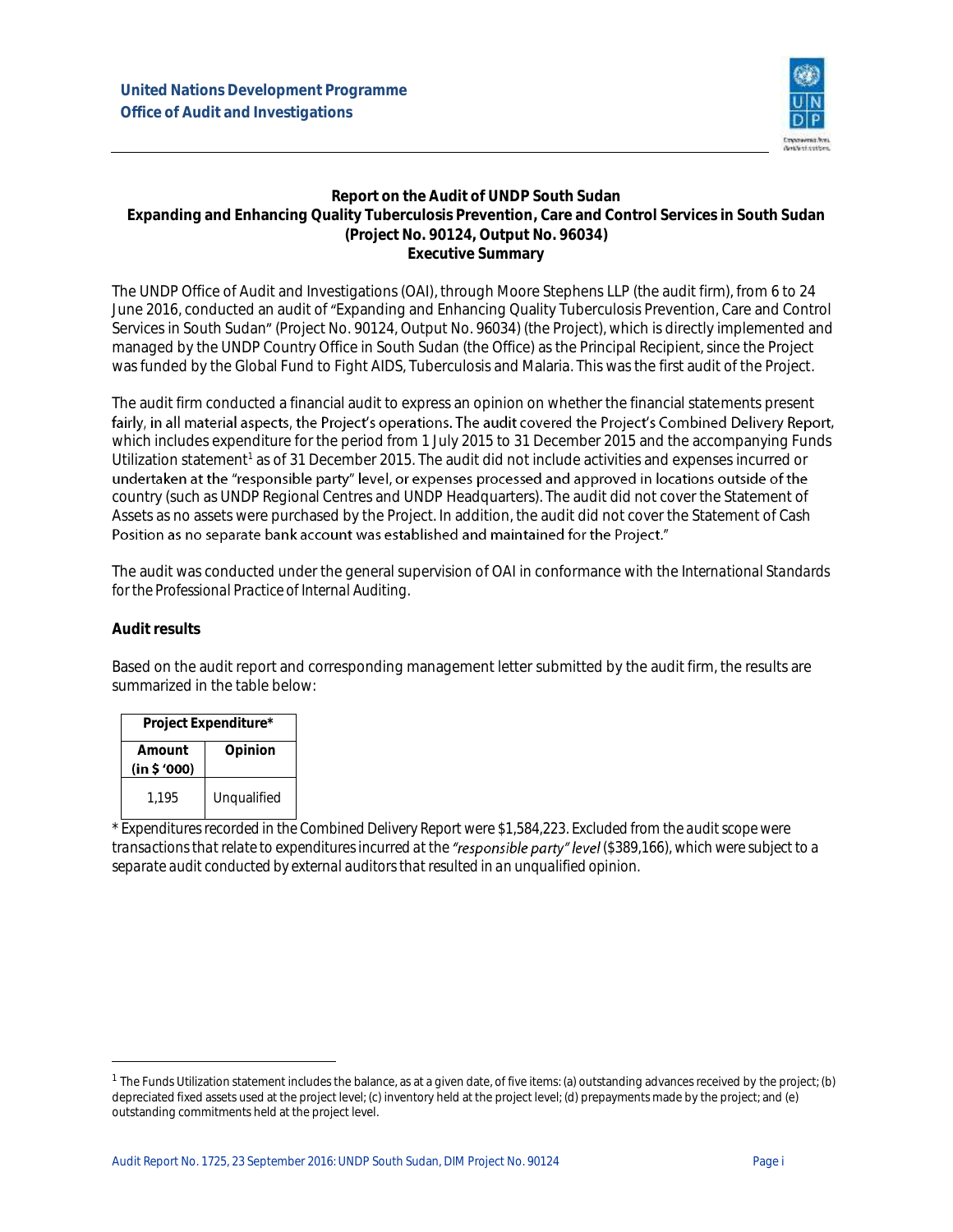

The audit did not result in any recommendations.

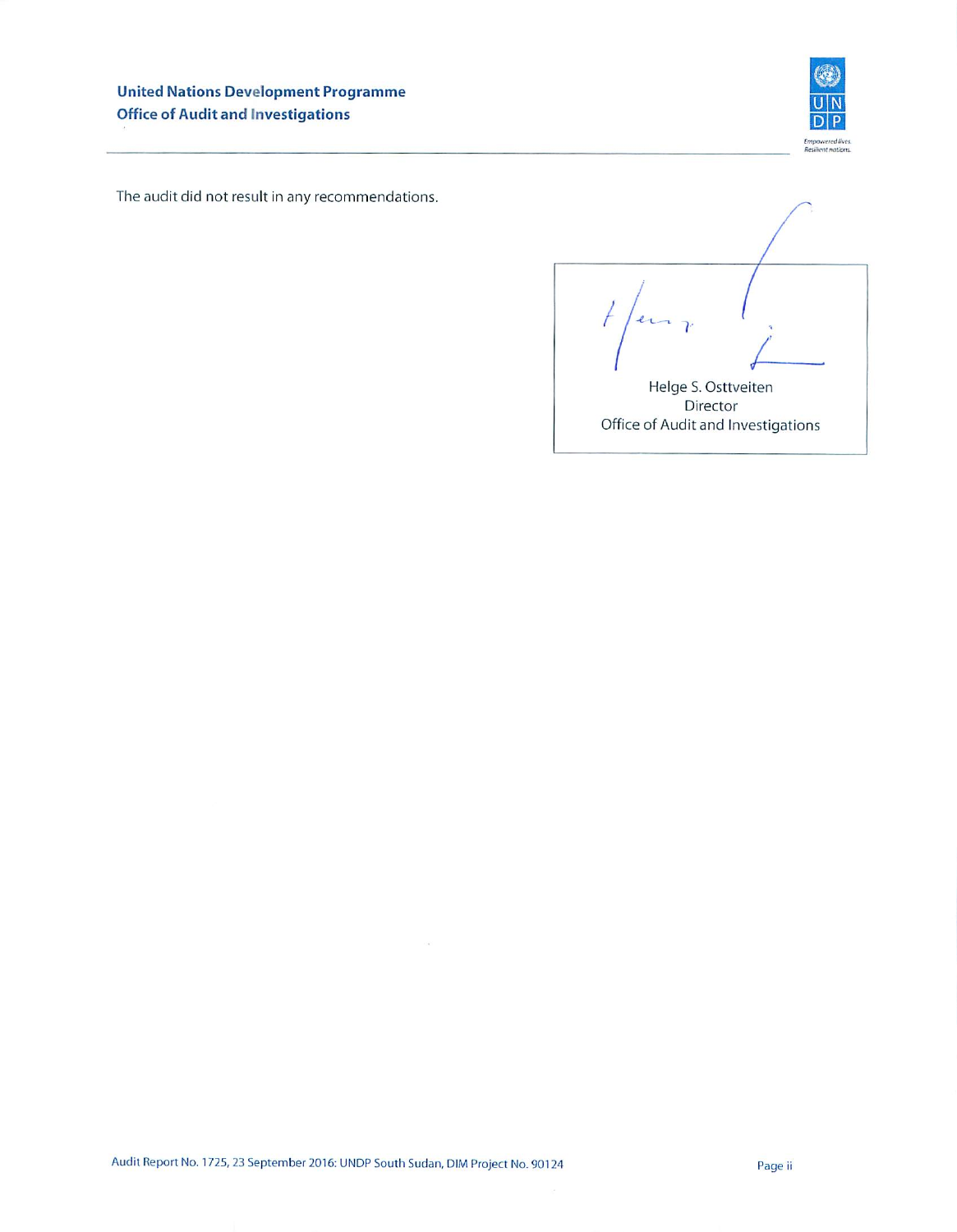# **MOORE STEPHENS**

# **UNITED NATIONS DEVELOPMENT PROGRAMME (UNDP) DRAFT AUDIT REPORT 1 SEPTEMBER 2016**

# **FINANCIAL AUDIT OF THE UNDP DIRECTLY IMPLEMENTED (DIM) PROJECT**

| <b>Project name:</b> |  |  |  |  |
|----------------------|--|--|--|--|
|----------------------|--|--|--|--|

**Expanding and Enhancing Quality Tuberculosis Prevention, Care and Control Services in South Sudan** 

**UNDP Country Office: South Sudan** 

**Atlas Project ID: 00090124** 

**Atlas Output number: 00096034** 

**Auditor: Moore Stephens LLP** 

**Period subject to audit: 1 July to 31 December 2015** 

1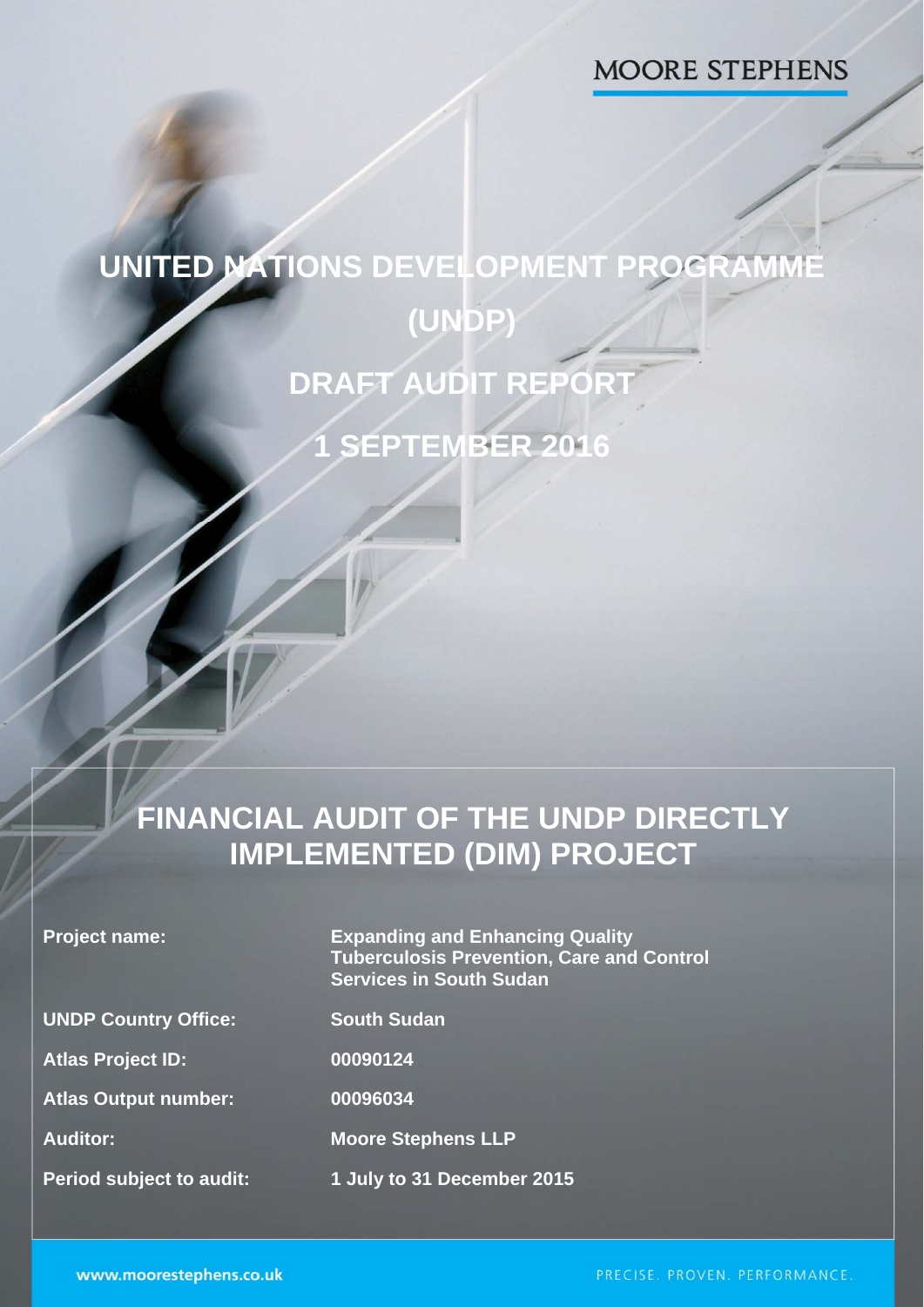# **Table of Contents**

| ANNEX 2:<br>ANNEX 3: |  |
|----------------------|--|

#### **Table of acronyms and abbreviations**

| CDR         | <b>Combined Delivery Report</b>      |
|-------------|--------------------------------------|
| <b>DIM</b>  | Direct Implementation Modality       |
| <b>UNDP</b> | United Nations Development Programme |
| US\$        | United States Dollars                |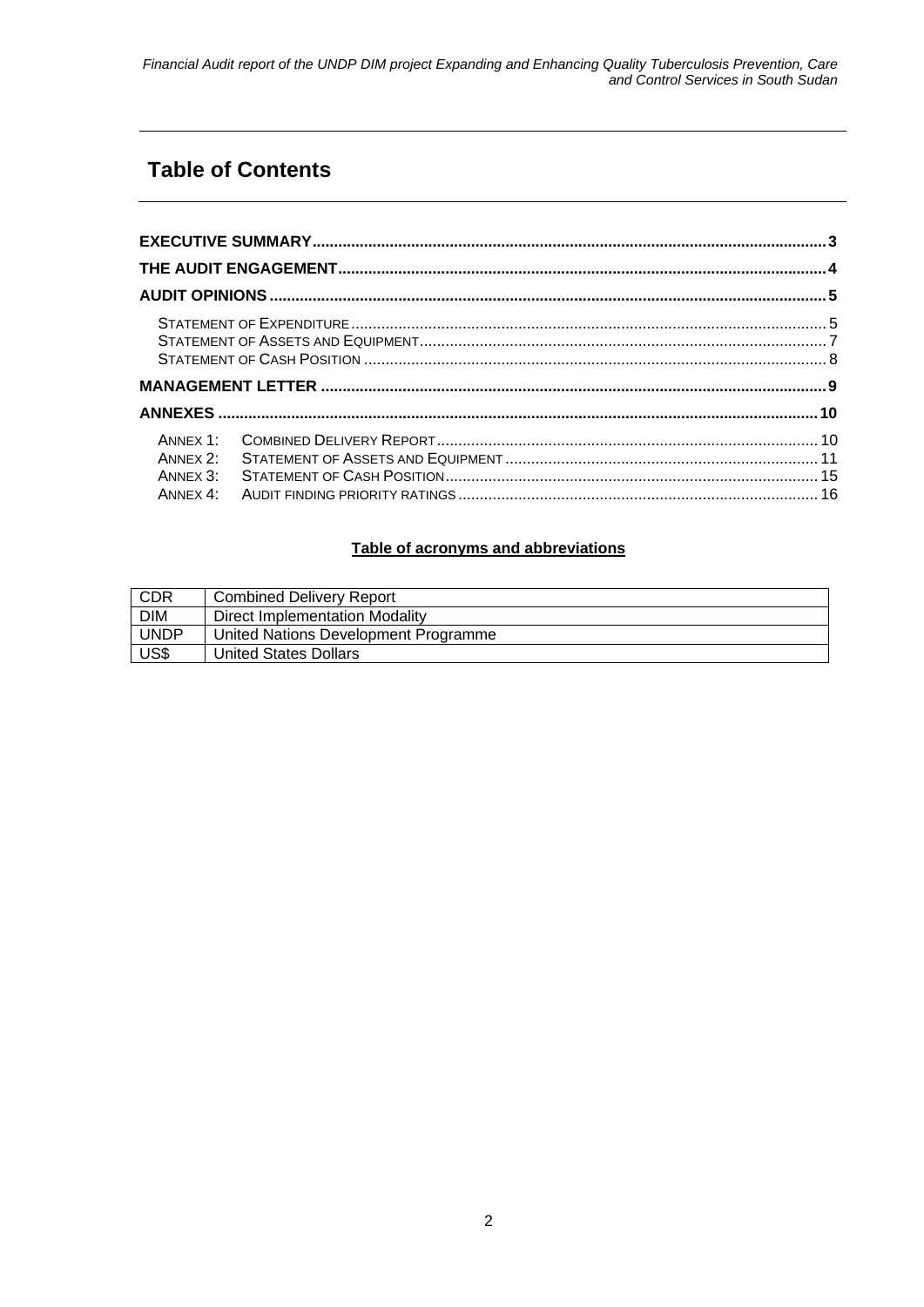### EXECUTIVE SUMMARY

Moore Stephens LLP conducted the financial audit of Expanding and Enhancing Quality Tuberculosis Prevention, Care and Control Services in South Sudan (Project ID 00090124 and Output 00096034) (the project), directly implemented by UNDP South Sudan for the period from 1 July to 31 December 2015. The audit was undertaken on behalf of UNDP, Office of Audit and Investigations (OAI).

We have issued audit opinions as summarised in the table below and as detailed in the next section:

| <b>Statement of Expenditure</b>   | Unqualified    |
|-----------------------------------|----------------|
| <b>Statement of Fixed Assets</b>  | Not applicable |
| <b>Statement of Cash Position</b> | Not applicable |

As a result of our audit, we have not raised any audit findings.

 $\overline{1}$   $M_{\nu}$ 

Ian Murphy Partner

Moore Stephens LLP 150 Aldersgate Street London EC1A 4AB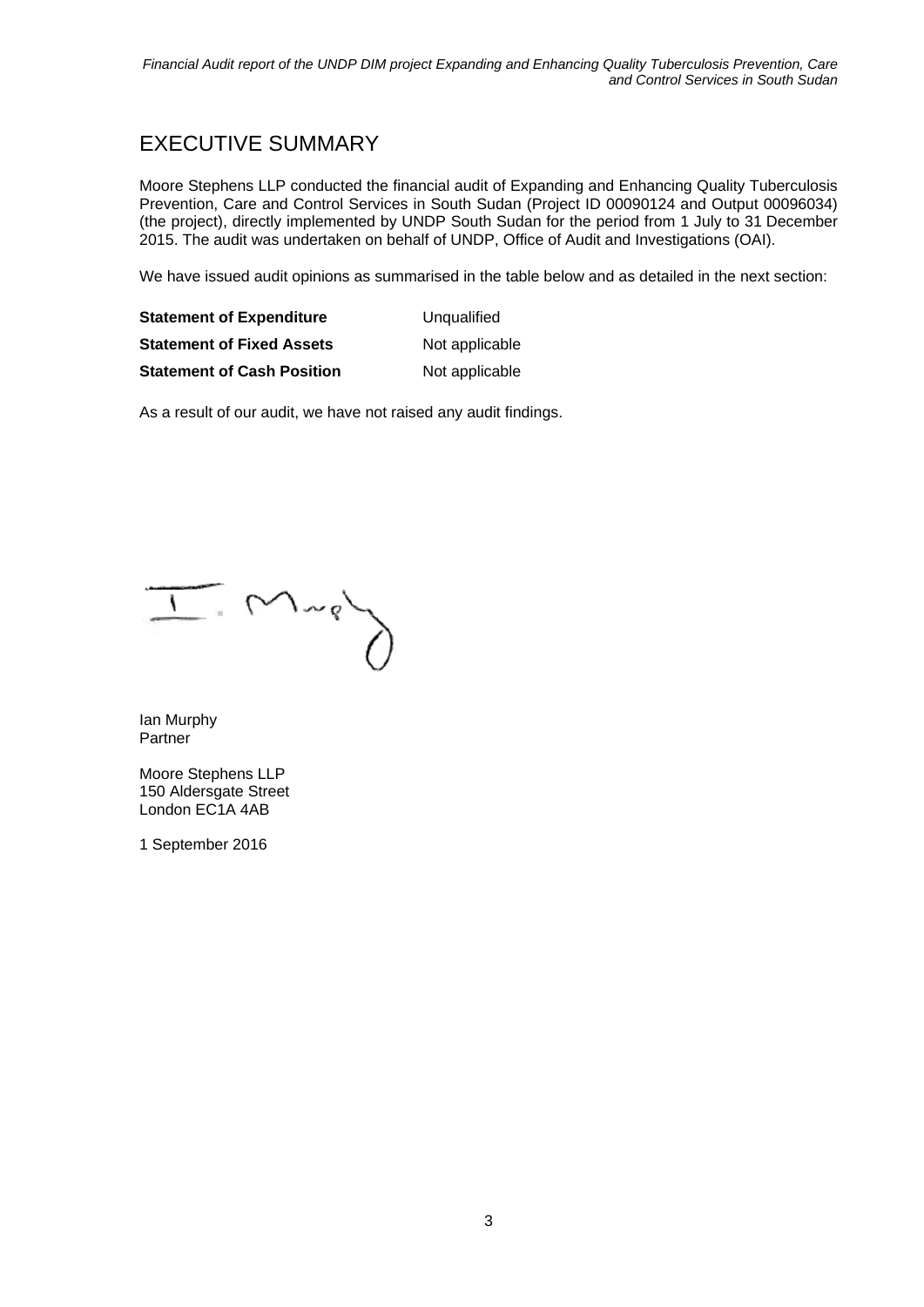# THE AUDIT ENGAGEMENT

#### **Audit Objectives and Scope**

The objective of the financial audit was to express an opinion on the Direct Implementation project's financial statements which include:

- Expressing an opinion on whether the financial expenses incurred by the project between 1 July and 31 December 2015 and the funds utilization as at 31 December 2015 are fairly presented in accordance with UNDP accounting policies and that the expenses incurred were: (i) in conformity with the approved project budgets; (ii) for the approved purposes of the project; (iii) in compliance with the relevant regulations and rules, policies and procedures of UNDP; and (iv) supported by properly approved vouchers and other supporting documents.
- Expressing an opinion on whether the statement of fixed assets presents fairly the balance of assets of the UNDP project, as cost value, as at 31 December 2015. This statement must include all assets available as at 31 December 2015 and not only those purchased in a given period. Where a Direct Implementation project does not have any assets or equipment, it will not be necessary to express such an opinion.
- Expressing an opinion on whether the statement of cash held by the project presents fairly the cash and bank balance of UNDP project as at 31 December 2015.

The scope of the audit relates only to transactions concluded and recorded against the UNDP DIM project between 1 July and 31 December 2015. The scope of the audit did not include:

- Activities and expenses incurred or undertaken at the level of "responsible parties", unless the inclusion of these expenses is specifically required in the request for proposal; and
- Expenses processed and approved in locations outside the country such as UNDP Regional Centres and UNDP Headquarters and where the supporting documentation is not retained at the level of the UNDP country office.

| Grant<br>No.          | Output<br>No. | <b>Description</b>                                                                                                                     | <b>Start Date</b> | <b>End Date</b> | <b>Budget</b><br>(in US\$) | <b>Funds</b><br>Received as<br>at 31<br><b>Dec</b><br>2015<br>(in US\$) | Implementation<br>Rate | Audited<br><b>Expenditures</b><br>as of 31 Dec<br>2015<br>(in US\$) | Global<br>Fund<br>Rating at<br>31<br>Dec<br>2015 |
|-----------------------|---------------|----------------------------------------------------------------------------------------------------------------------------------------|-------------------|-----------------|----------------------------|-------------------------------------------------------------------------|------------------------|---------------------------------------------------------------------|--------------------------------------------------|
| SSD-T-<br><b>UNDP</b> | 00096034      | Expanding<br>and<br>Enhancing<br>Quality<br><b>Tuberculosis</b><br>Care<br>Prevention,<br>Control<br>and<br>Services in South<br>Sudan | 01-Jul-15         | 31-Dec-17       | 15,512,451.67              | 5,884,899.00                                                            | 11.14%                 | 1,195,057.85                                                        | <b>NA</b>                                        |

#### **Profile of Global Fund Grants**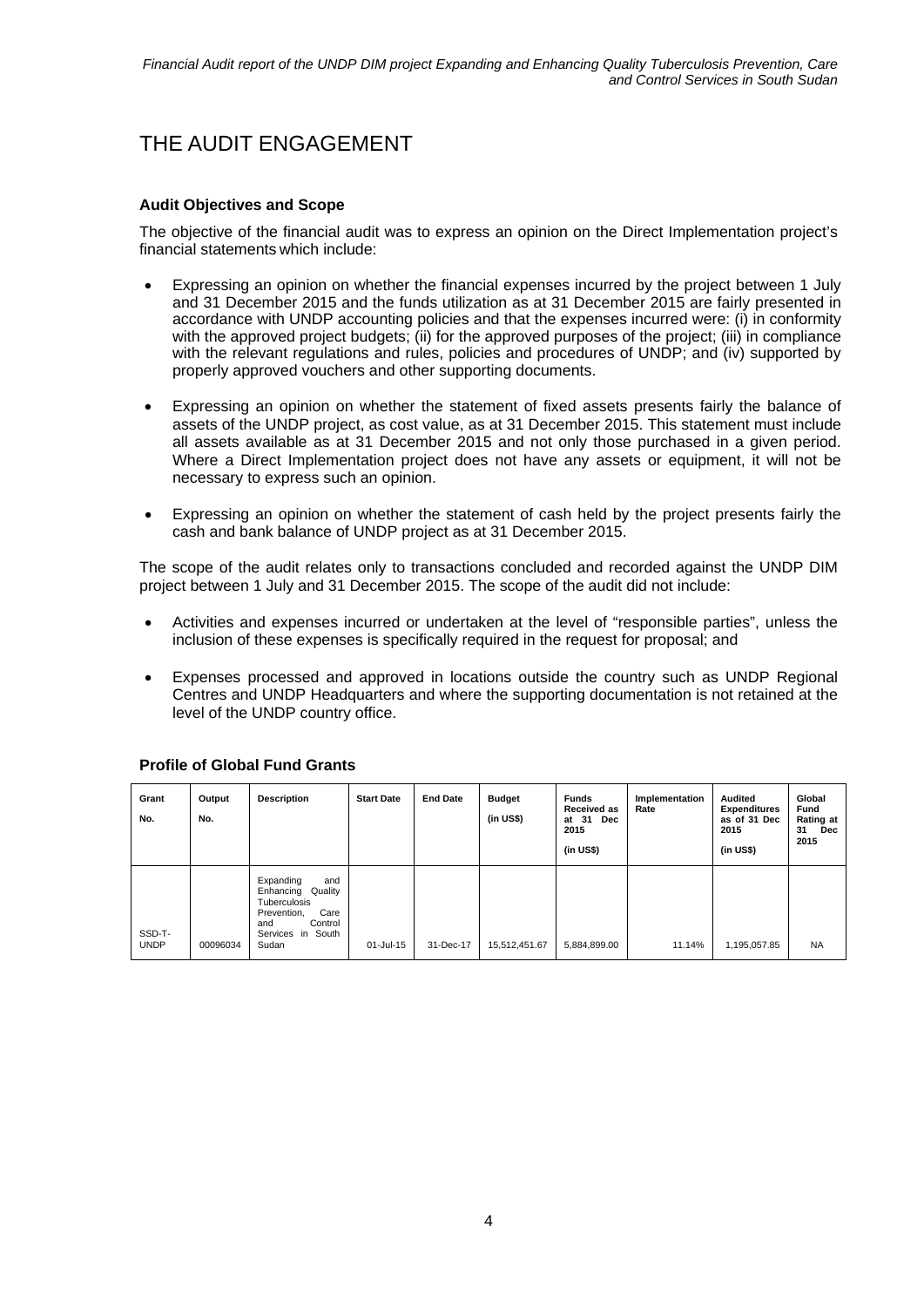## AUDIT OPINIONS

#### Independent Auditor's Report to UNDP - Expanding and Enhancing Quality Tuberculosis Prevention, Care and Control Services in South Sudan

#### Statement of Expenditure

#### Unqualified Opinion

We have audited the accompanying Combined Delivery Report (CDR) and Funds Utilization statement totalling US\$ 1,584,223.37 ("the statement") of the UNDP project 00090124 'Expanding and Enhancing Quality Tuberculosis Prevention, Care and Control Services in South Sudan' for the period from 1 July to 31 December 2015. Combined Delivery Report (CDR) expenditure totalling US\$ 389,165.52, comprised of expenditure not processed or approved by UNDP Country Office South Sudan, was not within the scope of our audit.

Management is responsible for the preparation of the statement for the Expanding and Enhancing Quality Tuberculosis Prevention, Care and Control Services in South Sudan and for such internal control as management determines is necessary to enable the preparation of a statement that is free from material misstatement, whether due to fraud or error.

Our responsibility is to express an opinion on the statement based on our audit. We conducted our audit in accordance with International Standards on Auditing. Those standards require that we comply with ethical requirements and plan and perform the audit to obtain reasonable assurance about whether the statement is free from material misstatement.

An audit involves performing procedures to obtain audit evidence about the amounts and disclosures in the statement. The procedures selected depend on the auditor's judgment, including the assessment of the risks of material misstatement of the statement, whether due to fraud or error. In making those risk assessments, the auditor considers internal control relevant to the project's preparation of the statement in order to design audit procedures that are appropriate in the circumstances, but not for the purpose of expressing an opinion on the effectiveness of the project's internal control. An audit also includes evaluating the appropriateness of accounting policies used and the reasonableness of accounting estimates made by management, as well as evaluating the presentation of the statement.

We believe that the audit evidence we have obtained is sufficient and appropriate to provide a basis for our audit opinion.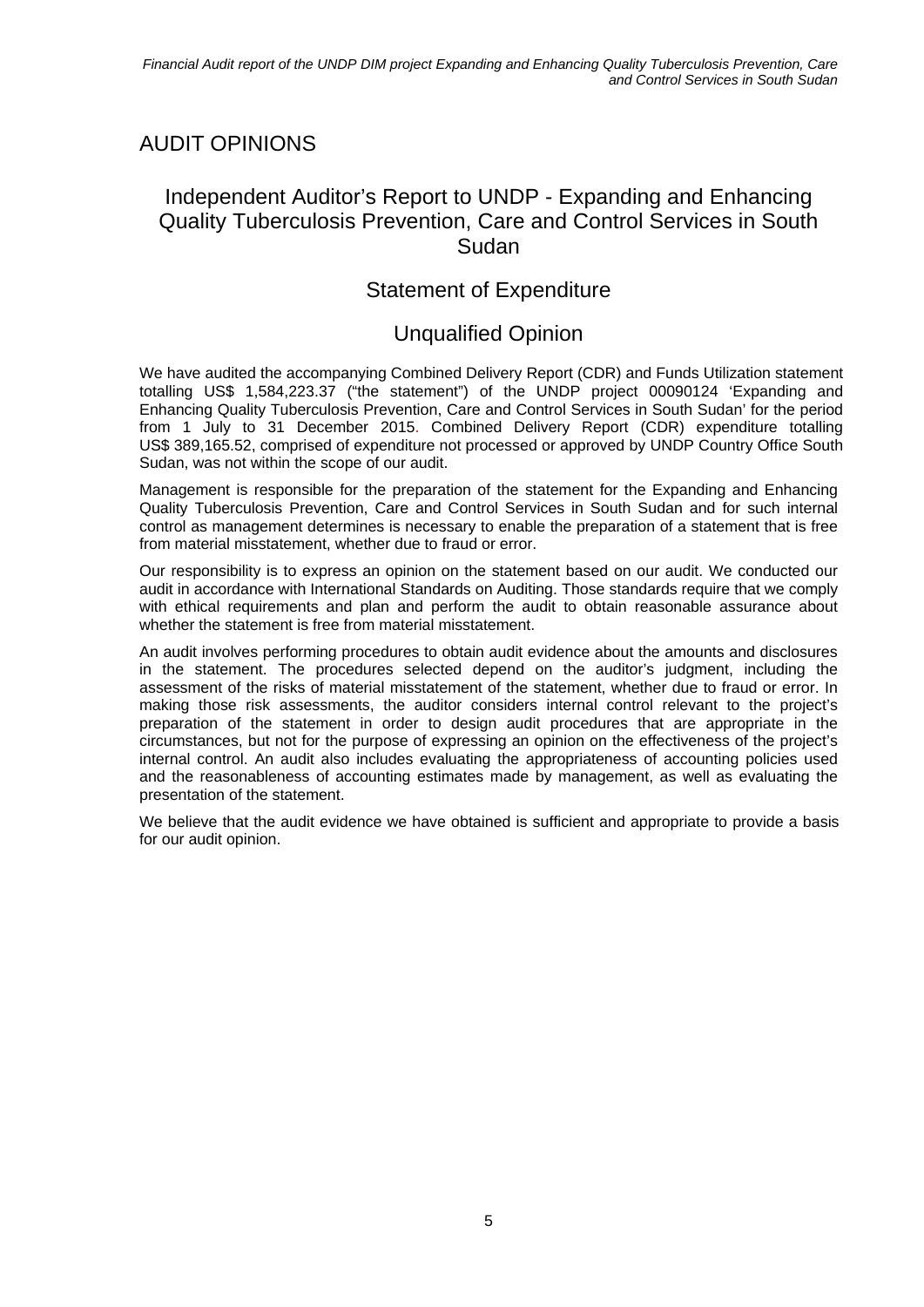#### **Unqualified Opinion**

In our opinion, the attached Combined Delivery Report (CDR) and Funds Utilization statement presents fairly, in all material respects, the expenses of US\$ 1,195,057.85 incurred by the project 00090124 'Expanding and Enhancing Quality Tuberculosis Prevention, Care and Control Services in South Sudan' for the period from 1 July to 31 December 2015 in accordance with UNDP accounting policies and were (i) in conformity with the approved budget; (ii) for the approved purposes of the project; (iii) in compliance with the relevant regulations and rules, policies and procedures of UNDP; and (iv) supported by properly approved vouchers and other supporting documents.

 $M_{\nu}$ er

Ian Murphy Partner

Moore Stephens LLP 150 Aldersgate Street London EC1A 4AB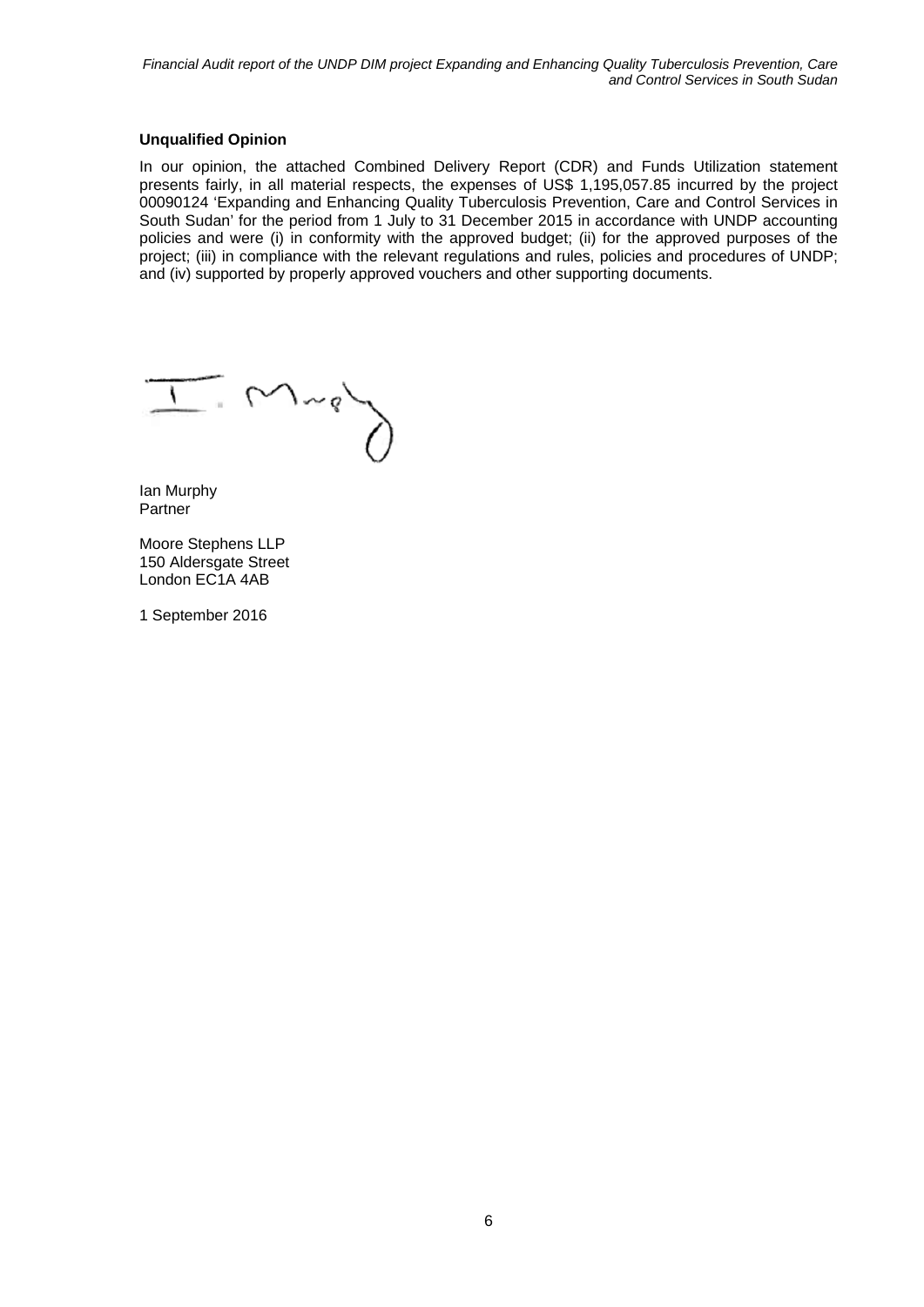#### Independent Auditor's Report to UNDP - Expanding and Enhancing Quality Tuberculosis Prevention, Care and Control Services in South Sudan

## Statement of Assets and Equipment

We noted that the UNDP project 'Expanding and Enhancing Quality Tuberculosis Prevention, Care and Control Services in South Sudan' had no assets or equipment and accordingly a Statement of Fixed Assets was not produced.

 $\sum_{i=1}^{n}$  $\sqrt{2}$ 

Ian Murphy Partner

Moore Stephens LLP 150 Aldersgate Street London EC1A 4AB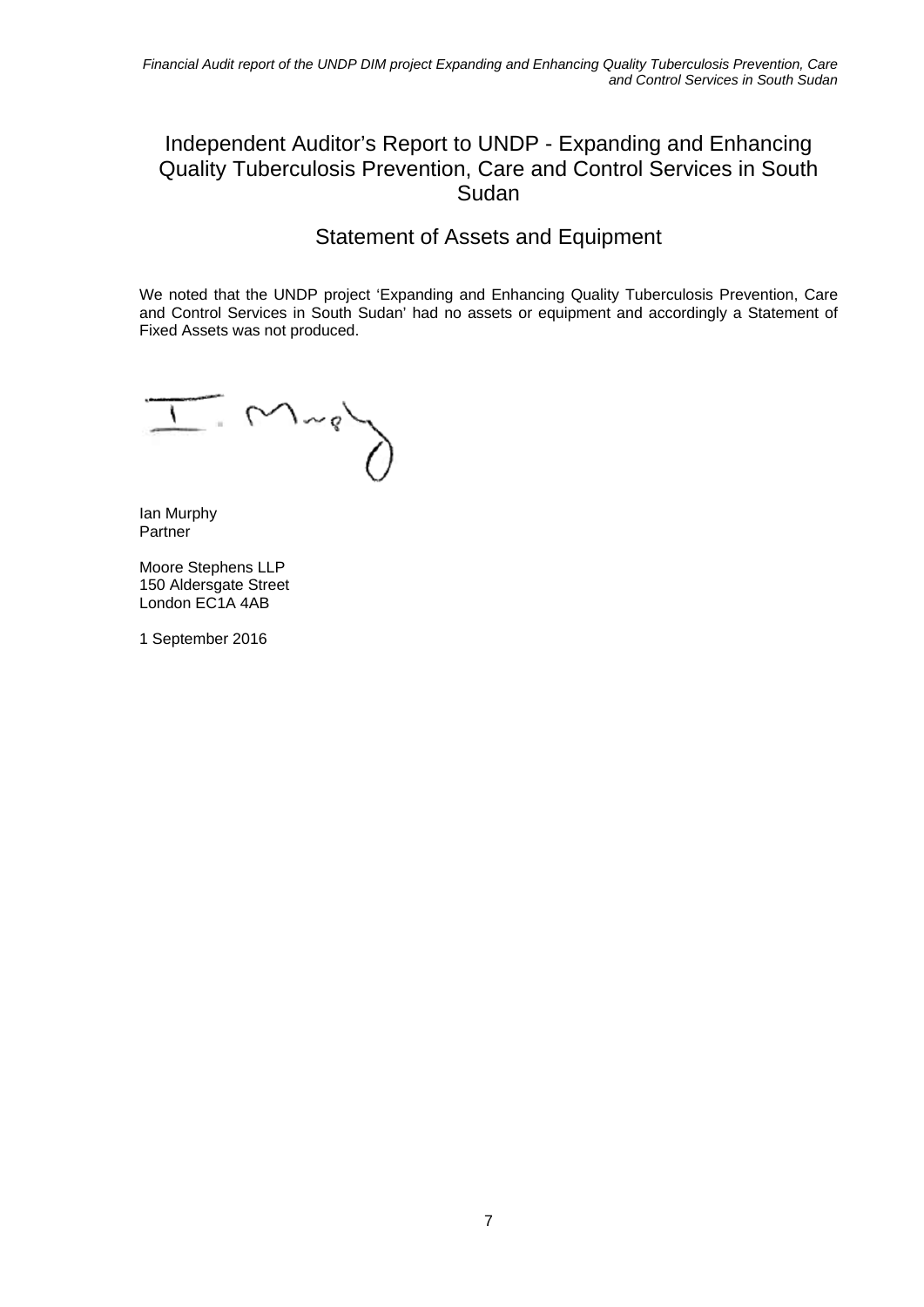#### Independent Auditor's Report to UNDP - Expanding and Enhancing Quality Tuberculosis Prevention, Care and Control Services in South Sudan

#### Statement of Cash Position

We noted that the UNDP project 'Expanding and Enhancing Quality Tuberculosis Prevention, Care and Control Services in South Sudan' did not have a dedicated bank account for Direct Implementation project activities subject to audit and accordingly a Statement of Cash Position was not produced.

 $M^{n}$ 

Ian Murphy Partner

Moore Stephens LLP 150 Aldersgate Street London EC1A 4AB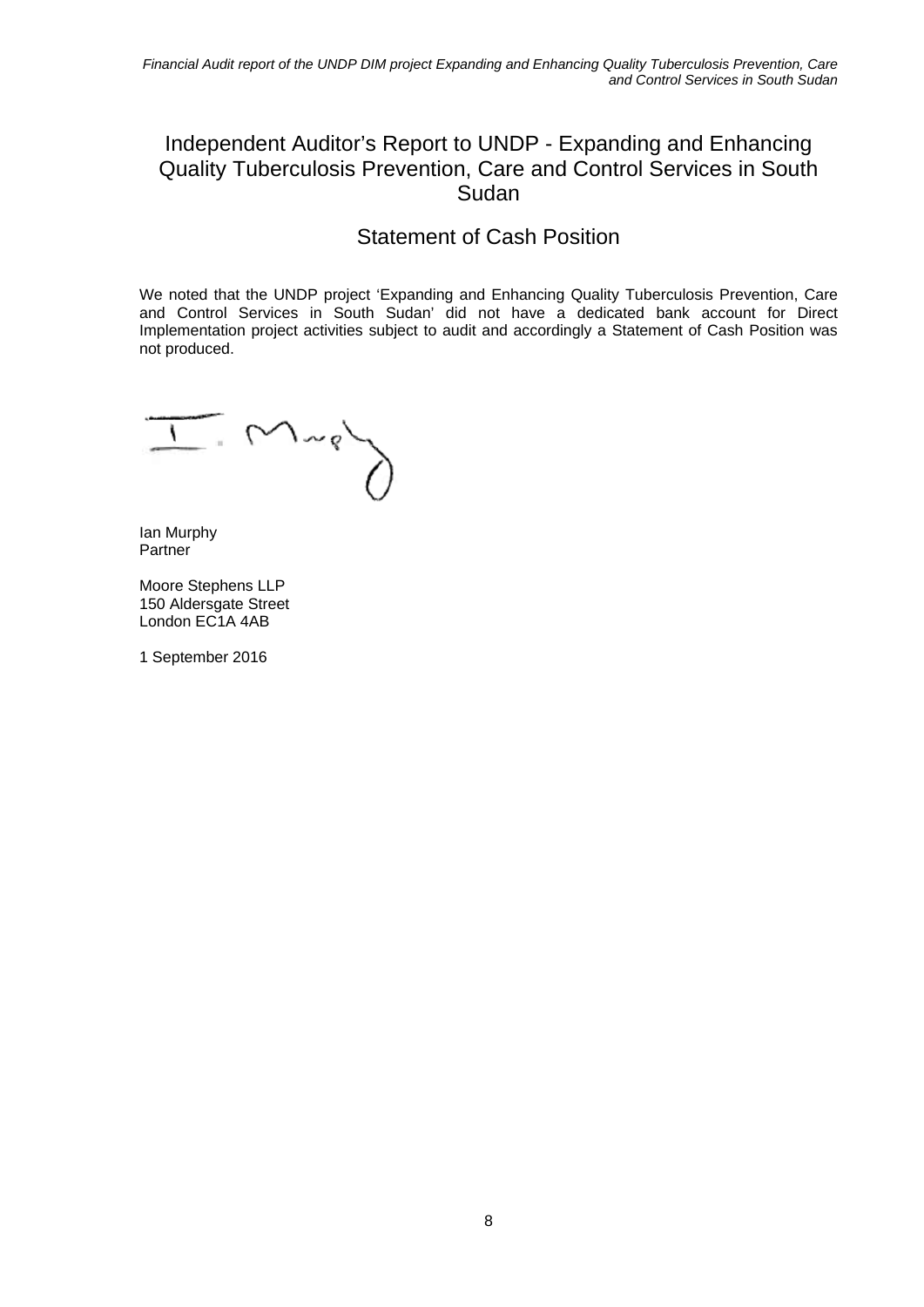*Financial Audit report of the UNDP DIM project Expanding and Enhancing Quality Tuberculosis Prevention, Care and Control Services in South Sudan* 

## MANAGEMENT LETTER

There were no findings related to the audit of the financial statements.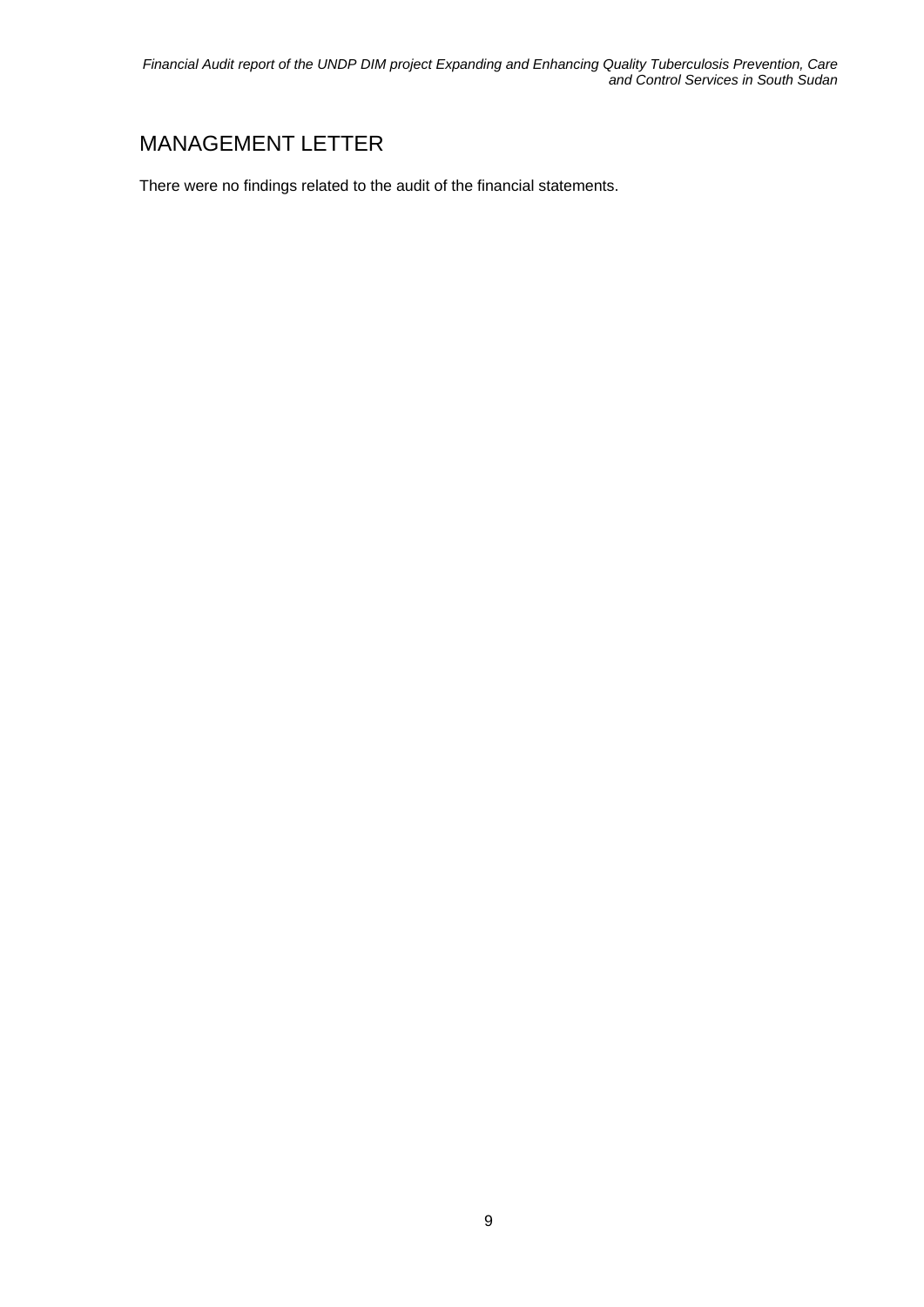#### **Annexes**

#### **Annex 1: Combined Delivery Report**



**Combined Delivery Report By Project** 

Page 1 of 4<br>Run Time: 29-02-2016 14:02:15

Selection Criteria:

Fusiness Unit: SSD10<br>
Business Unit: SSD10<br>
Selected Project id: 00090124<br>
Selected Fund Code : ALL<br>
Selected Dept. IDs: B0471<br>
Selected Outputs: 00096034

| Project id:00090124 GPA1M - NPM - SSD-T-UNDP。<br>Output #: 00096034 TB Prevention Care & Control I                                                                                                                                                                                                                                                                                                                                                                                                                                                                                                                                                                                                                                                                               |                                                                                                                                                              | Period :<br>Impl. Partner:<br>Location:                                                                                                                                                                                             | Jan-Dec (2015)<br>99999 UNDP<br>UNDP SOUTH SUDAN                                                                                                             |                                                                                                                                                                                                                                     |
|----------------------------------------------------------------------------------------------------------------------------------------------------------------------------------------------------------------------------------------------------------------------------------------------------------------------------------------------------------------------------------------------------------------------------------------------------------------------------------------------------------------------------------------------------------------------------------------------------------------------------------------------------------------------------------------------------------------------------------------------------------------------------------|--------------------------------------------------------------------------------------------------------------------------------------------------------------|-------------------------------------------------------------------------------------------------------------------------------------------------------------------------------------------------------------------------------------|--------------------------------------------------------------------------------------------------------------------------------------------------------------|-------------------------------------------------------------------------------------------------------------------------------------------------------------------------------------------------------------------------------------|
|                                                                                                                                                                                                                                                                                                                                                                                                                                                                                                                                                                                                                                                                                                                                                                                  | Govt Exp                                                                                                                                                     | <b>UNDP Exp</b>                                                                                                                                                                                                                     | <b>UN Agencies Exp</b>                                                                                                                                       | established and<br>Total Exp                                                                                                                                                                                                        |
| Dept: 47101 (South Sudan - Central)                                                                                                                                                                                                                                                                                                                                                                                                                                                                                                                                                                                                                                                                                                                                              |                                                                                                                                                              |                                                                                                                                                                                                                                     |                                                                                                                                                              |                                                                                                                                                                                                                                     |
| Fund: 30078 (Global Fund to fight AIDS Tube)                                                                                                                                                                                                                                                                                                                                                                                                                                                                                                                                                                                                                                                                                                                                     |                                                                                                                                                              |                                                                                                                                                                                                                                     |                                                                                                                                                              |                                                                                                                                                                                                                                     |
| 72445 - Common Services-Communications                                                                                                                                                                                                                                                                                                                                                                                                                                                                                                                                                                                                                                                                                                                                           | 0.00                                                                                                                                                         | 0.00                                                                                                                                                                                                                                | 0.00                                                                                                                                                         | 0.00                                                                                                                                                                                                                                |
| Total for Fund 30078                                                                                                                                                                                                                                                                                                                                                                                                                                                                                                                                                                                                                                                                                                                                                             | 0.00                                                                                                                                                         | 0.00                                                                                                                                                                                                                                | 0.00                                                                                                                                                         | 0.00                                                                                                                                                                                                                                |
| 47101<br>Total for Dept:                                                                                                                                                                                                                                                                                                                                                                                                                                                                                                                                                                                                                                                                                                                                                         | 0.00                                                                                                                                                         | 0.00                                                                                                                                                                                                                                | 0.00                                                                                                                                                         | 0.00                                                                                                                                                                                                                                |
| 47130 (South Sudan - Global Fund Unit)<br>Dept:                                                                                                                                                                                                                                                                                                                                                                                                                                                                                                                                                                                                                                                                                                                                  |                                                                                                                                                              |                                                                                                                                                                                                                                     |                                                                                                                                                              |                                                                                                                                                                                                                                     |
| Fund: 30078 (Global Fund to fight AIDS Tube)                                                                                                                                                                                                                                                                                                                                                                                                                                                                                                                                                                                                                                                                                                                                     |                                                                                                                                                              |                                                                                                                                                                                                                                     |                                                                                                                                                              |                                                                                                                                                                                                                                     |
| 61105 - Salaries - NP Staff<br>61305 - Salaries - IP Staff<br>61310 - Post Adjustment - IP Staff<br>62105 - Dependency Allowance-NP Staff<br>62110 - Contrib Joint Staff Pension-NP<br>62115 - Contrib to Med, Socins-NP Staff<br>62120 - Hazard Duty Station Allow-NP<br>62140 - Annual Leave Expense - NO<br>62205 - Dependency Allow - GS Staff<br>62210 - Contrib lo Jt Staff Pens Fd-GS<br>62305 - Dependency Allowances-IP Staff<br>62310 - Contrib to Jt Staff Pens Fd-IP<br>62315 - Contrib. to medical, social in                                                                                                                                                                                                                                                       | 0.00<br>0.00<br>0.00<br>0.00<br>0.00<br>0.00<br>0.00<br>0.00<br>0.00<br>0.00<br>0.00<br>0.00<br>0.00                                                         | 9,003.54<br>47,271.85<br>20,888.99<br>1,341.16<br>1.471.16<br>351.15<br>854.25<br>711.81<br>15.90<br>364.02<br>3,685.68<br>14,570.51<br>1,836.10                                                                                    | 0.00<br>0.00<br>0.00<br>0.00<br>0.00<br>0.00<br>0.00<br>0.00<br>0.00<br>0.00<br>0.00<br>0.00<br>0.00                                                         | 9,003.54<br>47,271.85<br>20,888.99<br>1,341.16<br>1.471.16<br>351.15<br>854.25<br>711.81<br>15.90<br>364.02<br>3,685.68<br>14,570.51<br>1,836.10                                                                                    |
| 62320 - Mobility, Hardship, Non-remova<br>62335 - Hazard Duty Station Allow-IP<br>62340 - Annual Leave Expense - IP<br>63335 - Home Leave Tryl & Allow-IP Stf<br>63340 - Proc trips/Rest & Recup-IP Stf<br>63365 - Special Oper Living Allow-IP<br>63530 - Contribution to EOS Benefits<br>63535 - Contribution to Security<br>63540 - Contribution to Training<br>63545 - Contribution to ICT<br>63550 - Contributions to MAIP<br>63555 - Contribution to UN JFA<br>63560 - Contributions to Appendix D<br>65115 - Contributions to ASH! Reserve<br>65135 - Payroll Mgt Cost Recovery ATLA<br>71405 - Service Contracts-Individuals<br>71410 - MAIP Premium SC<br>71415 - Contribution to Security SC<br>71505 - UN Volunteers-Stipend & Allow<br>71535 - UNV-Medical Insurance | 0.00<br>0.00<br>0.00<br>0.00<br>0.00<br>0.00<br>0.00<br>0.00<br>0.00<br>0.00<br>0.00<br>0.00<br>0.00<br>0.00<br>0.00<br>0.00<br>0.00<br>0.00<br>0.00<br>0.00 | 9,451.81<br>10,483.46<br>2.531.24<br>1,464.57<br>4,545.90<br>23,748.03<br>2,941.52<br>4,751.82<br>1,180.19<br>1,176.64<br>313.78<br>2.353.25<br>235.34<br>6,275.34<br>545.58<br>124.250.57<br>333.22<br>5,416.99<br>945.00<br>19.50 | 0.00<br>0.00<br>0.00<br>0.00<br>0.00<br>0.00<br>0.00<br>0.00<br>0.00<br>0.00<br>0.00<br>0.00<br>0.00<br>0.00<br>0.00<br>0.00<br>0.00<br>0.00<br>0.00<br>0.00 | 9,451.81<br>10,483.46<br>2,531.24<br>1,464.57<br>4,545.90<br>23,748.03<br>2,941.52<br>4,751.82<br>1,180.19<br>1,176.64<br>313.78<br>2,353.25<br>235.34<br>6,275.34<br>545.58<br>124,250.57<br>333.22<br>5,416.99<br>945.00<br>19.50 |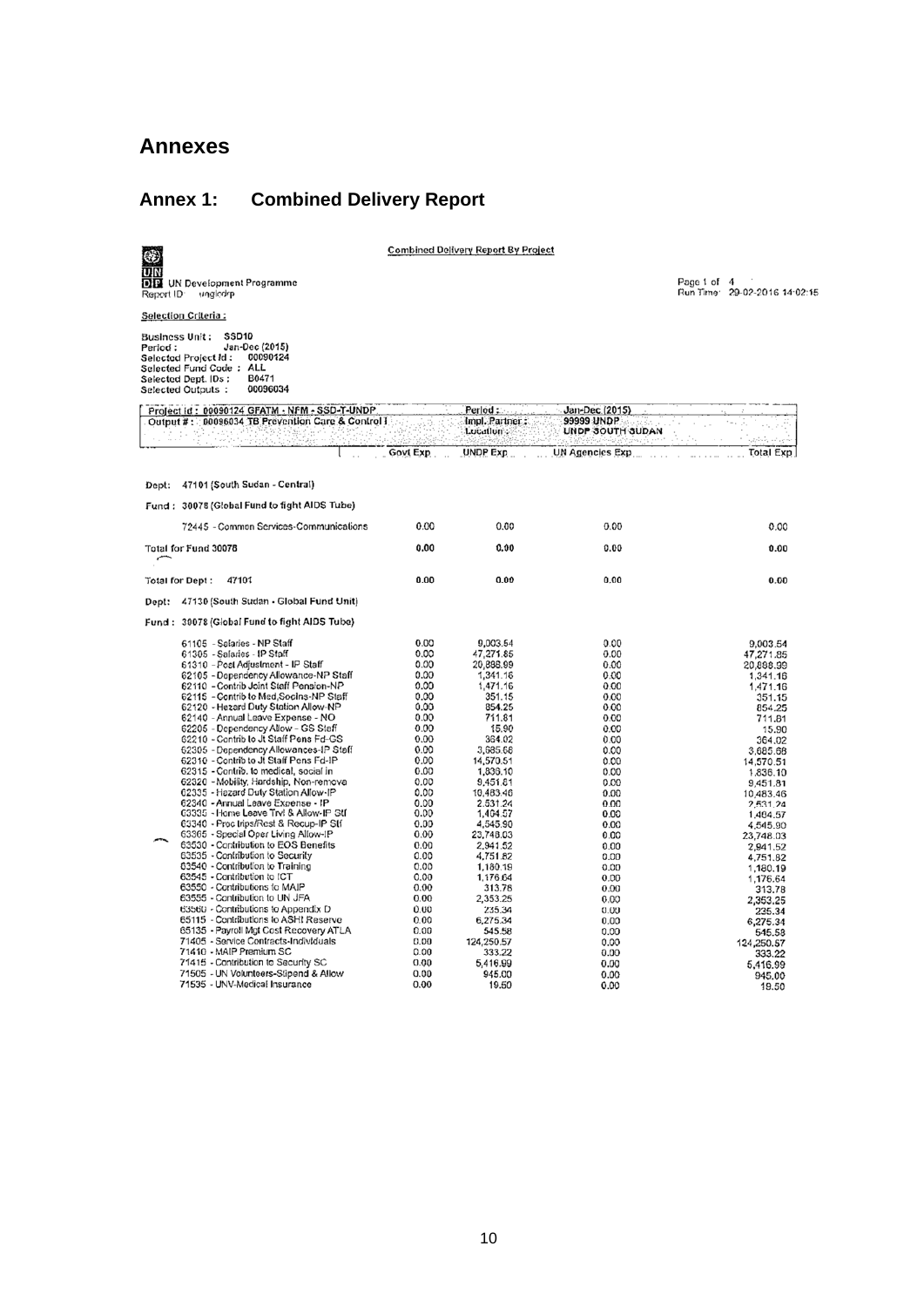Combined Delivery Report By Project

**UIN**<br>OIP **112 UN Development Programme**<br>Report ID: unglodip

K)

Page 2 of 4<br>Run Time: 10-06-2016 13:06:34

| Project Id: 00090124 GFATM - NFM - SSD-T-UNDP<br>Output #: 00096034 TB Prevention Care & Control I                                                                                                                                                                                                                                                                                                                                                                                                                                                                                                                                                                                                                                                                                                                                                                                                                                                                                                                              |                                                                                                                                                                                                                                                              | Period:<br>Impl. Partner:<br>Location:                                                                                                                                                                                                                                                                                                                           | Jan-Dec (2015)<br>99999 UNDP<br><b>UNDP SOUTH SUDAN</b>                                                                                                                                                                              |                                                                                                                                                                                                                                                                                                                                                                    |
|---------------------------------------------------------------------------------------------------------------------------------------------------------------------------------------------------------------------------------------------------------------------------------------------------------------------------------------------------------------------------------------------------------------------------------------------------------------------------------------------------------------------------------------------------------------------------------------------------------------------------------------------------------------------------------------------------------------------------------------------------------------------------------------------------------------------------------------------------------------------------------------------------------------------------------------------------------------------------------------------------------------------------------|--------------------------------------------------------------------------------------------------------------------------------------------------------------------------------------------------------------------------------------------------------------|------------------------------------------------------------------------------------------------------------------------------------------------------------------------------------------------------------------------------------------------------------------------------------------------------------------------------------------------------------------|--------------------------------------------------------------------------------------------------------------------------------------------------------------------------------------------------------------------------------------|--------------------------------------------------------------------------------------------------------------------------------------------------------------------------------------------------------------------------------------------------------------------------------------------------------------------------------------------------------------------|
|                                                                                                                                                                                                                                                                                                                                                                                                                                                                                                                                                                                                                                                                                                                                                                                                                                                                                                                                                                                                                                 | Govt Exp                                                                                                                                                                                                                                                     | <b>UNDP Exp</b>                                                                                                                                                                                                                                                                                                                                                  | <b>UN Agencies Exp</b>                                                                                                                                                                                                               | <b>Total Exp</b>                                                                                                                                                                                                                                                                                                                                                   |
| 71540 - UNV-Global Charges<br>71560 - UNV-Intl Appoint/Sep incl TrvI<br>71605 - Travel Tickets-International<br>71610 - Travel Tickets-Local<br>71615 - Daily Subsistence Allow-Intl<br>71620 - Daily Subsistence Allow-Local<br>71630 - Shipment<br>71635 - Travel - Olher<br>71810 - Contractual Svcs-indiv ImpPtnr<br>72210 - Machinery and Equipment<br>72215 - Transporation Equipment<br>72220 - Furniture<br>72330 - Medical Products<br>72405 - Acquisition of Communic Equip<br>72410 - Acquisition of Audio Visual Eq<br>72425 - Mobile Telephone Charges<br>72440 - Connectivity Charges<br>72445 - Common Services-Communications<br>72505 - Stationery & other Office Supp.<br>72510 - Publications<br>72515 - Print Modia<br>72815 - Inform Technology Supplies<br>73115 - Moving Expenses<br>73125 - Common Sarvices-Premises<br>73405 - Rental & Maint-Other Office Eq.<br>73406 - Maintenance of Equipment<br>73410 - Maint, Oper of Transport Equip<br>74210 - Printing and Publications<br>74505 - Insurance | 0.00<br>0.00<br>0.00<br>3.600.00<br>0.00<br>9.289.19<br>0.00<br>0.00<br>298,110.00<br>0.00<br>0.00<br>0.00<br>0.00<br>0.00<br>0.00<br>0.00<br>0.00<br>0.00<br>0.00<br>0.00<br>0.00<br>0.00<br>0.00<br>15.563.92<br>0.00<br>0.00<br>62,602.41<br>0.00<br>0.00 | 15.49<br>600.00<br>12,217.88<br>27,758.66<br>12,855.00<br>26.411.20<br>4,850.00<br>1,292.00<br>149,297.40<br>3,824.26<br>3,360.00<br>66,387.10<br>78,326.98<br>12,309.00<br>372.00<br>4,255.48<br>2,115.00<br>14,221.85<br>20,394.07<br>7,889.06<br>23,290.32<br>5,458.00<br>23,491.00<br>4,369.36<br>22,165.64<br>5,147.41<br>73,355.23<br>9,870.97<br>3,286.02 | 0.00<br>0.00<br>0.00<br>0.00<br>0.00<br>0.00<br>0.00<br>0.00<br>0.00<br>0.00<br>0.00<br>0.00<br>0.00<br>0.00<br>0.00<br>0.00<br>0.00<br>0.00<br>0.00<br>0.00<br>0.00<br>0.00<br>0.00<br>0.00<br>0.00<br>0.00<br>0.00<br>0.00<br>0.00 | 15.49<br>600,00<br>12,217.88<br>31,358.66<br>12,855.00<br>35,700.39<br>4,850.00<br>1,292.00<br>447,407.40<br>3,824.26<br>3,360.00<br>66.387.10<br>78,326.98<br>12.309.00<br>372.00<br>4.255.48<br>2.115.00<br>14.221.85<br>20,394.07<br>7,889.06<br>23.290.32<br>5.458.00<br>23,491.00<br>19,933.28<br>22.165.64<br>5,147.41<br>135,957.64<br>9,870.97<br>3.286.02 |
| 74510 - Bank Charges<br>74525 - Sundry<br>74705 - Port Operation<br>75105 - Facilities & Admin - Implement<br>75705 - Learning costs<br>75707 - Learning - subsistence allowan<br>75709 - Learning - training of counter<br>76110 - Foreign Exch Translation Loss<br>Total for Fund 30078                                                                                                                                                                                                                                                                                                                                                                                                                                                                                                                                                                                                                                                                                                                                       | 0.00<br>0.00<br>0.00<br>0.00<br>0.00<br>0.00<br>0.00<br>0.00<br>389,165.52                                                                                                                                                                                   | 1,361.58<br>1,352.00<br>3,853.22<br>103,540.80<br>71,702.00<br>2,112.00<br>86,519.99<br>0.01<br>1,195,057.85                                                                                                                                                                                                                                                     | 0.00<br>0.00<br>0.00<br>0.00<br>0.00<br>0.00<br>0.00<br>0.00<br>0.00                                                                                                                                                                 | 1,361.58<br>1.352.00<br>3,853.22<br>103,640.80<br>71,702.00<br>2,112.00<br>86,519.99<br>0.01<br>1,584,223.37                                                                                                                                                                                                                                                       |
| 47130<br><b>Total for Dept:</b>                                                                                                                                                                                                                                                                                                                                                                                                                                                                                                                                                                                                                                                                                                                                                                                                                                                                                                                                                                                                 | 389,165.52                                                                                                                                                                                                                                                   | 1,195,057.85                                                                                                                                                                                                                                                                                                                                                     | 0.00                                                                                                                                                                                                                                 | 1,584,223.37                                                                                                                                                                                                                                                                                                                                                       |
| Total for Output: 00096034                                                                                                                                                                                                                                                                                                                                                                                                                                                                                                                                                                                                                                                                                                                                                                                                                                                                                                                                                                                                      | 389, 165.52                                                                                                                                                                                                                                                  | 1,195,057.85                                                                                                                                                                                                                                                                                                                                                     | 0.00                                                                                                                                                                                                                                 | 1,584,223.37                                                                                                                                                                                                                                                                                                                                                       |

Project Total:

389, 165.52 1,195,057.85

ONIS RAMME ATIONS  $U_{\text{plate}}$ Signed By **PROAM** opera Cerist δ **CHALL** Signed By DEVELOPMENT **Signed** 

> Ì  $\sim$  b

 $0.00$ 

Ian Murphy (Partner) Moore Stephens 30 August 2016

1,584,223.37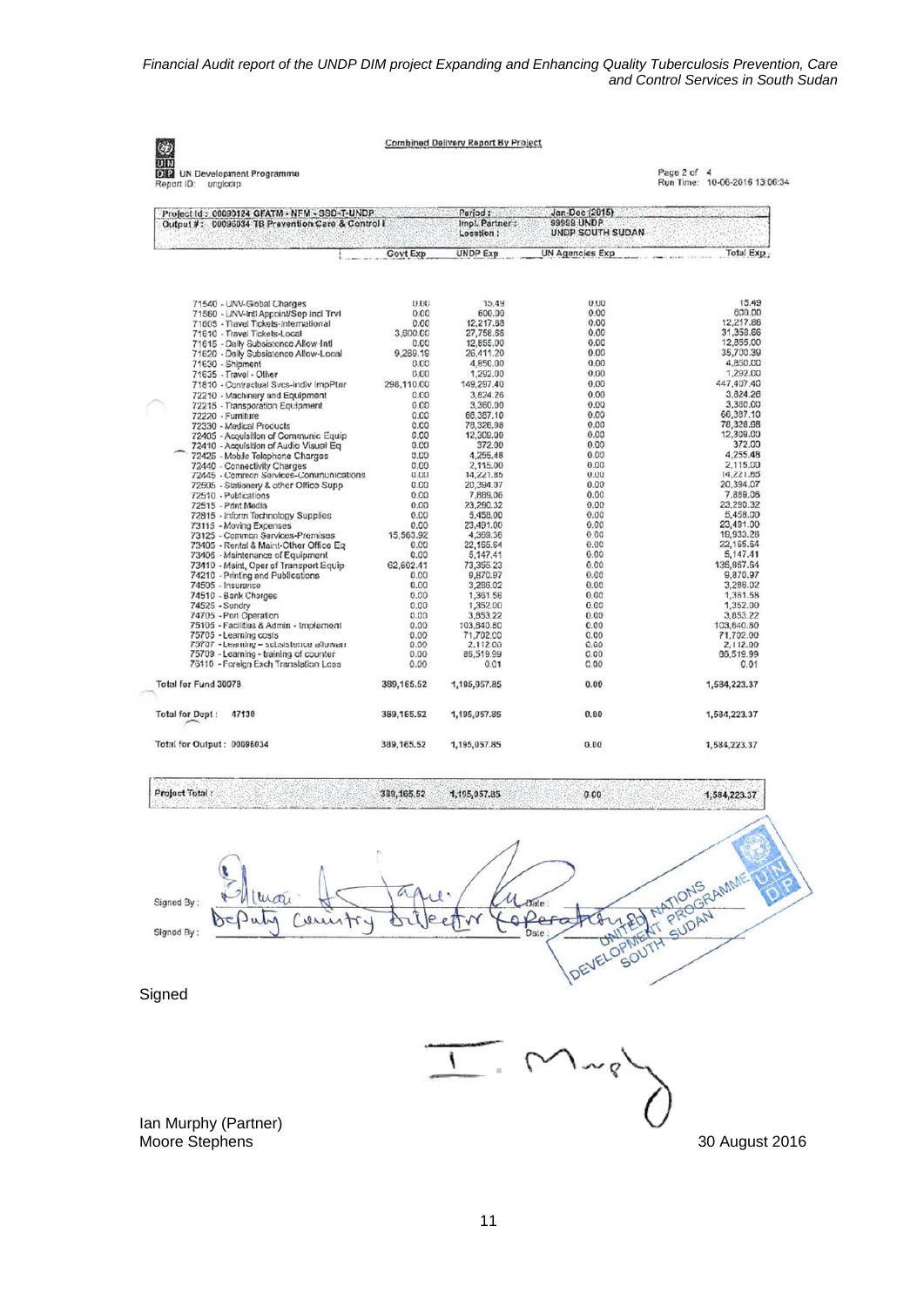*Financial Audit report of the UNDP DIM project Expanding and Enhancing Quality Tuberculosis Prevention, Care and Control Services in South Sudan* 

|          |                               |                        |                                                    | Run Time: 29-02-2016 14:02:17 |
|----------|-------------------------------|------------------------|----------------------------------------------------|-------------------------------|
|          |                               |                        |                                                    |                               |
|          |                               |                        |                                                    |                               |
|          | Period:                       | Jon-Dec (2016)         |                                                    |                               |
|          | Impl. Partner :<br>Location : |                        |                                                    |                               |
| Govt Exp | <b>UNDP Exp.</b>              | <b>UN Agencies Exp</b> |                                                    | <b>Total Exp</b>              |
| 0.00     | 0.00                          | 0.00                   |                                                    | 0.00<br>1,584,223.37          |
|          | 389, 165.52                   | 1,195,057.85           | <b>Combined Delivery Report By Project</b><br>0.00 | Page 3 of 4                   |

 $\mathcal{L}^{\mathcal{L}}$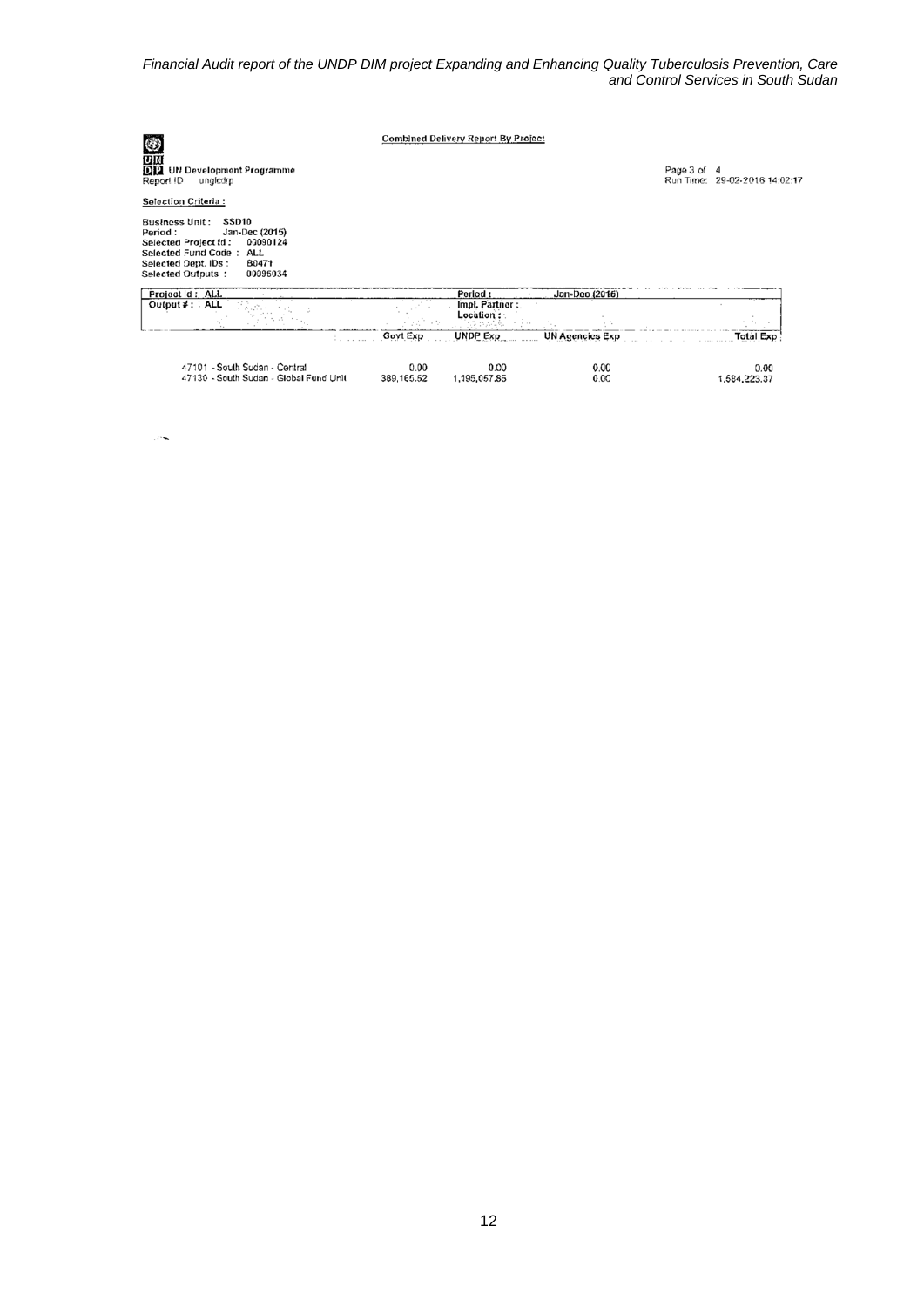*Financial Audit report of the UNDP DIM project Expanding and Enhancing Quality Tuberculosis Prevention, Care and Control Services in South Sudan* 

| <b>Combined Delivery Report By Project</b>                                                                                                                                         |                                              |  |
|------------------------------------------------------------------------------------------------------------------------------------------------------------------------------------|----------------------------------------------|--|
| <b>OD</b><br>UN<br>DIP<br><b>UN Development Programme</b><br>Report ID:<br>tingledip                                                                                               | Page 4 of 4<br>Run Time: 29-02-2016 14:02:18 |  |
| <b>Funds Utilization</b><br><b>Selection Criteria:</b>                                                                                                                             |                                              |  |
| Business Unit: SSD10<br>Jan-Dec (2015)<br>Period:<br>Selected Project Id:<br>00090124<br>Selected Fund Code: ALL<br>Selected Dept. IDs:<br>B0471<br>Selected Outputs :<br>00096034 |                                              |  |
| Project/Award: 00090124 GFATM - NFM - SSD-T-UNDP                                                                                                                                   | Period: As at Dec 31, 2015                   |  |
| Output #<br>00096034<br>Impl. Partner: 99999 UNDP                                                                                                                                  | <b>UNDP AMOUNT</b>                           |  |
| Service Co.<br>Outstanding NEX advances                                                                                                                                            | 35,183.83                                    |  |
| Undepreciated Fixed Assets                                                                                                                                                         | 0.00                                         |  |
| ventory                                                                                                                                                                            | 171,922.04                                   |  |
| Prepayments                                                                                                                                                                        | 0.00                                         |  |
| Commitments                                                                                                                                                                        | 257,259.62                                   |  |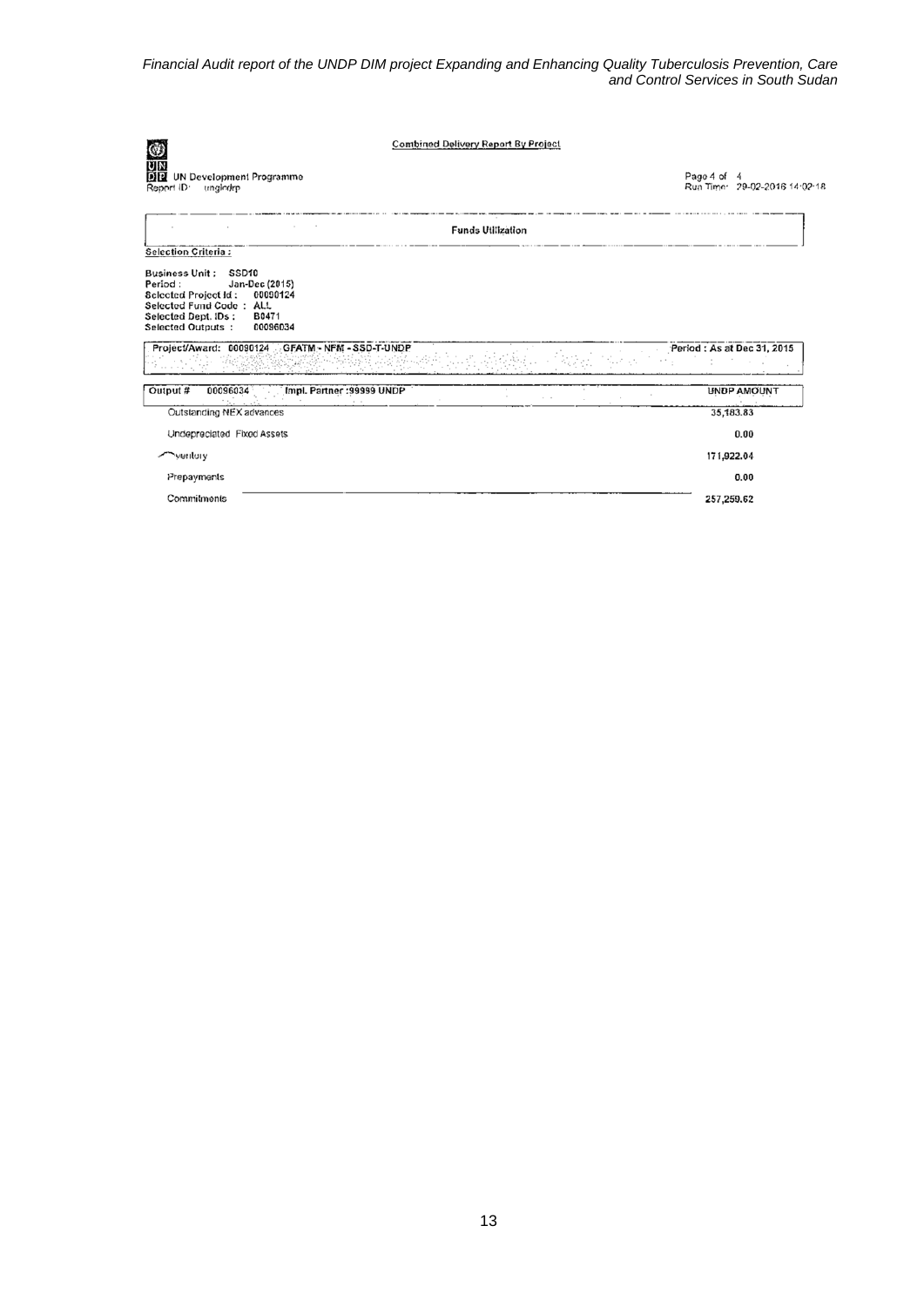#### **Annex 2: Statement of Assets and Equipment**

UNDP project 'Expanding and Enhancing Quality Tuberculosis Prevention, Care and Control Services in South Sudan' had no assets or equipment and accordingly a Statement of Fixed Assets was not produced.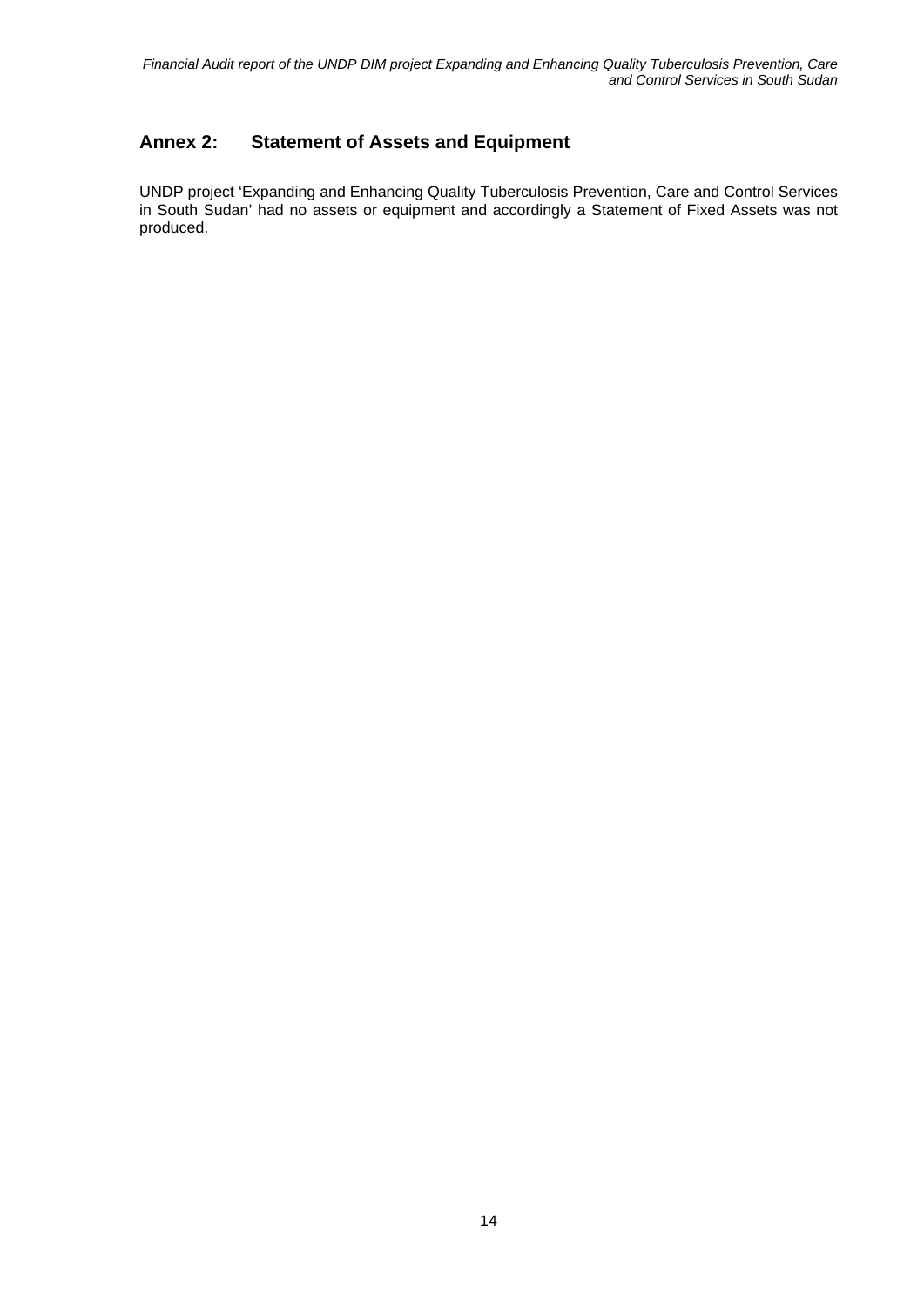#### **Annex 3: Statement of Cash Position**

UNDP project 'Expanding and Enhancing Quality Tuberculosis Prevention, Care and Control Services in South Sudan' did not have a dedicated bank account for DIM project activities subject to audit and accordingly a Statement of Cash Position was not produced.